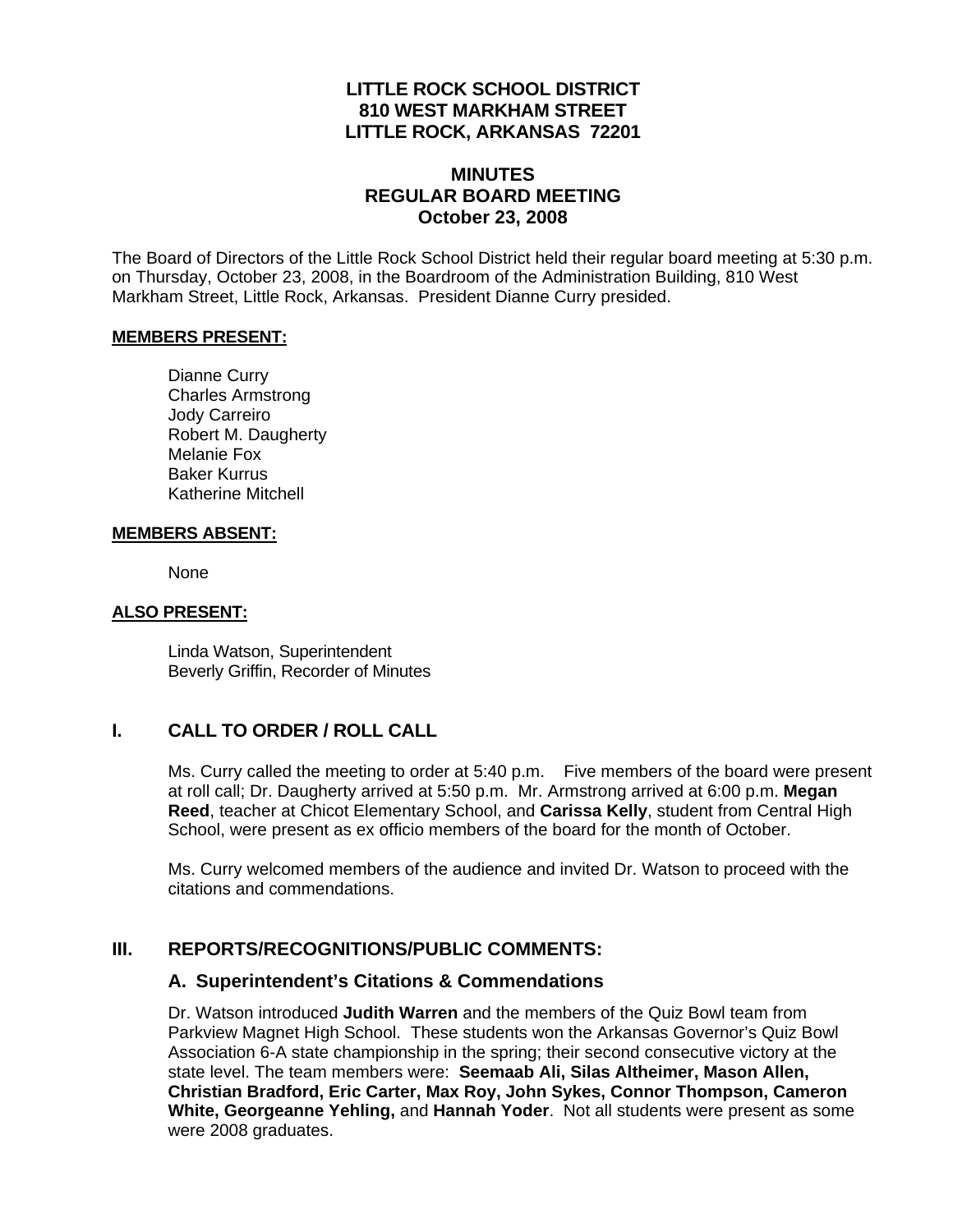**Debbie Capps** and Gifted & Talented students from M.L. King Elementary were recognized for winning first place over all other elementary, middle and high school groups in the *Racial & Cultural Diversity Commission's WorldFest Global Village*. Their display and musical performance highlighted Mexico.

The students who participated in the WorldFest project included: **Calvin Allen, Sam Bassham, Cassandra Howell, Johnathan King, Michelle O'Neal, Aditya Srivastava, Tucker Andrews, Mallory Baker, Herman Bright, Katie Clements, Jomia Hampton, Jaelyn Juniel, Hannah King, Joshua Pointer, Johnathan Davis, Caylin Allen, Emani Archie, Lameca Peer, Anna Pridmore, Tipton Robinson, Mary Van Dusen, Zoe Watson, Zoei Campbell, Hannah Cozart, Charles Creggett, Landon Rogers** and **Latisha Criss** 

**Rachael Borné,** a senior at Central High School and **Temple Price** a senior at Hall High School were recently named winners of the Achievement Award in Writing from the National Council of Teachers of English. This award is presented to a select few high school seniors who are judged to be the best student writers in the country. Dr. Watson and the board offered their congratulations.

Dr. Watson introduced **Peggy McDaniel,** the music teacher at Bale Elementary, who was recently named Mentor Teacher of the Year by the Arkansas Association of Teacher Educators. She was honored at the organization's fall conference.

Dr. Watson introduced **Dr. Danny Fletcher** who presented certificates of recognition to outstanding music educators in the Little Rock School District. These certificates were presented by the National Staff Development Council through a *Professional Development for Music Educators* grant. This grant provided \$2 million over the past six years for specialized training for the district's music and art teachers. The group included: **Anna Lloyd, Cynthia Buehling, Janie Heffington, Sandra Young, Latitia Milton, Elizabeth Morris, Sharon Boyd-Struthers, Karen Lawson, Christian Hulsey, Cheryl Gilstrap, Vicki Colby,** and **Irma Jean Routen**.

The student ex-officio for October, **Carissa Kelly** from Central High School, and the teacher representative, **Megan Reed** from Chicot Primary School, were also given certificates in recognition of their service for the month of October.

## **B. Legal Update**

**Chris Heller** addressed the board regarding the ADE attorney's response to a settlement proposal recently submitted by the LRSD and other school districts in Pulaski County. Board members had received a copy of the letter, and Mr. Heller reported that he would be preparing the district's response to this communication. In addition, he had plans to meet with the other school district attorneys, representatives of the Joshua Intervenors and attorneys from the State to determine how best to proceed.

Mr. Heller also reminded the board that the state board hearings on pending charter proposals would begin on November 3, 2008. He stated that he would continue to take the position that the way in which charters are granted and funded has a significant impact on the LRSD and other public schools in Pulaski County. He asked the board to consider further discussion and review of forming in-district conversion charters in cooperation with outside entities to convert some of our schools to charter schools. In this way, funding for innovative educational programs could be returned to the district through charter programs.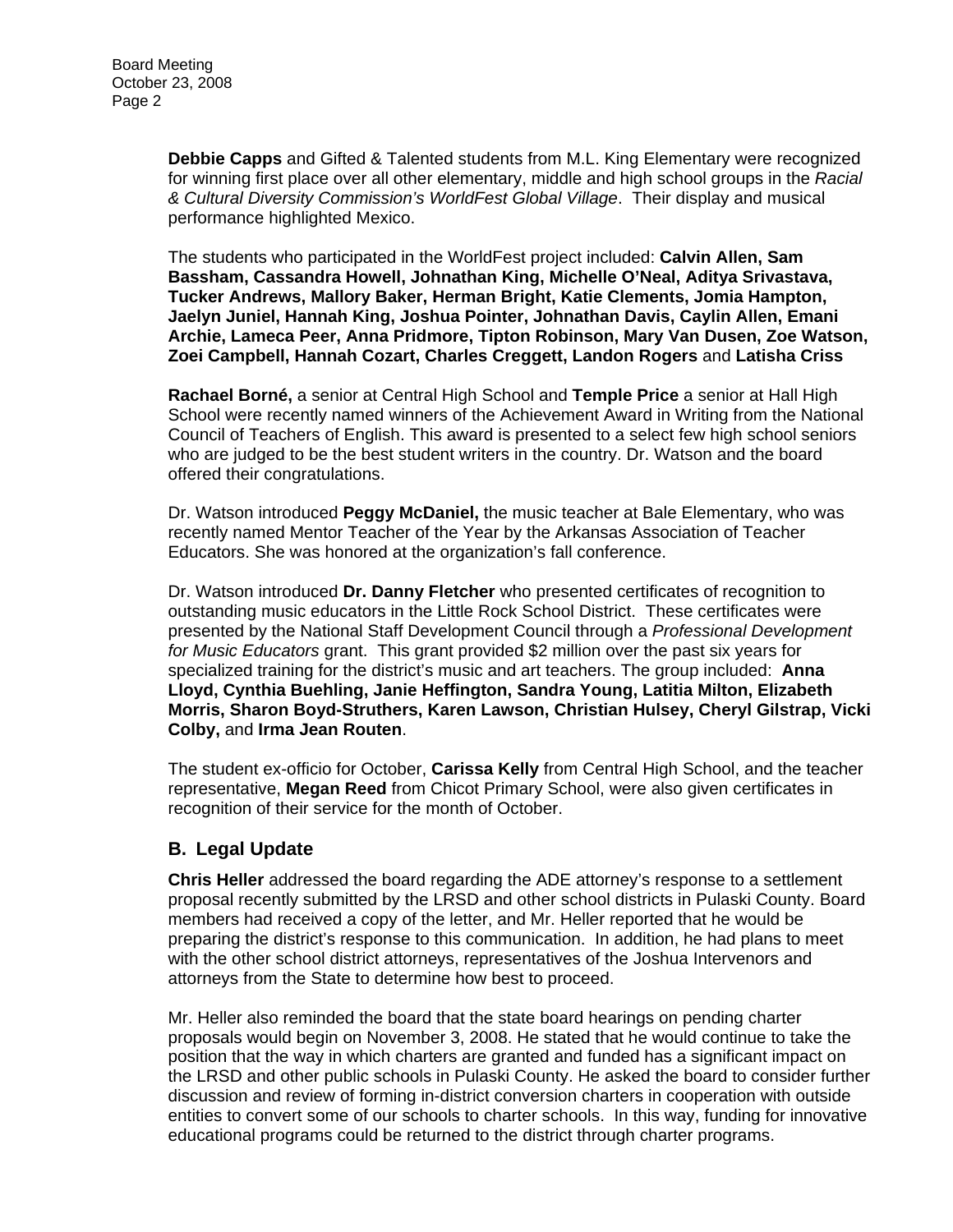Board Meeting October 23, 2008 Page 3

### **C. Remarks from Citizens**

Students and parents of Central High Cheerleaders yielded their time to **Mark Hayes**, who introduced himself as a parent of Central High School students and an advocate for the cheer group. He reported to the board that the cheerleaders had been restricted to cheering only at home games, and that they weren't allowed to practice or participate in competitions representing their school. His belief was that there was a "disconnect" in the way that the decision was made to take this action. He asked the board to intervene to insure that there is a level of fairness, and that the rules for the students are applied and enforced evenly among all Central High students. He asked the board and the administration to speak to the cheerleaders, individually or as a group, and to intervene to provide an opportunity for fairness.

**Judy Garner** followed Mr. Hayes and stated that it was "sad and shameful" that the students were being discriminated against and that their rights were being violated. She expressed concern that the school was dissolving the highly successful cheer program because one student "is a bully." She asked the board to enforce the district's bullying policies and provide assistance to the students who only want to actively participate in the cheer program.

**Keonia White**, cheerleader at Central High, reported to the board that the cheerleaders had been told that it wasn't safe for them to go to away games because of circumstances outside their control. She stated that the cheer group didn't understand why they were being punished. She asked the board to consider the hard work, dedication and effort of the cheerleaders and closed by saying, "all we want to do is cheer."

**Tony Dillon** introduced himself as a Central High School supporter and booster club member. He reported that his son was a junior this year and a varsity football player. He reported that his son was attacked when he was a freshman leaving a high school football game and that he was certainly concerned about safety of CHS students. He commended Principal Rousseau for her commitment to the safety of the students at Central; however he expressed concern that all the cheerleaders were being punished as a group because of the action of one. He closed by saying that it goes beyond fairness to let it continue.

Mr. Carreiro asked the administration to investigate and provide a report for the board's information. He asked if board policies were being followed and whether the handbook was being enforced. Dr. Watson reported that the cheerleading handbook had not been completed, but that in the interim the schools operated under the guidelines of the student handbook.

Mr. Carreiro asked that the board receive a report next month; Dr. Daugherty asked that the administration complete the investigation and provide the results of the investigation prior to any additional board action. Dr. Watson reported that she would contact Mr. Hayes regarding the investigation of the issues.

## **D. Little Rock PTA Council**

Patty Barker, president of the PTA Council, welcomed Mr. Carreiro and congratulated Ms. Curry on her election as president of the board. She thanked Mr. Carreiro for making a generous donation to the PTA Council for their Founder's Day luncheon when he donated the unused balance of his campaign funds.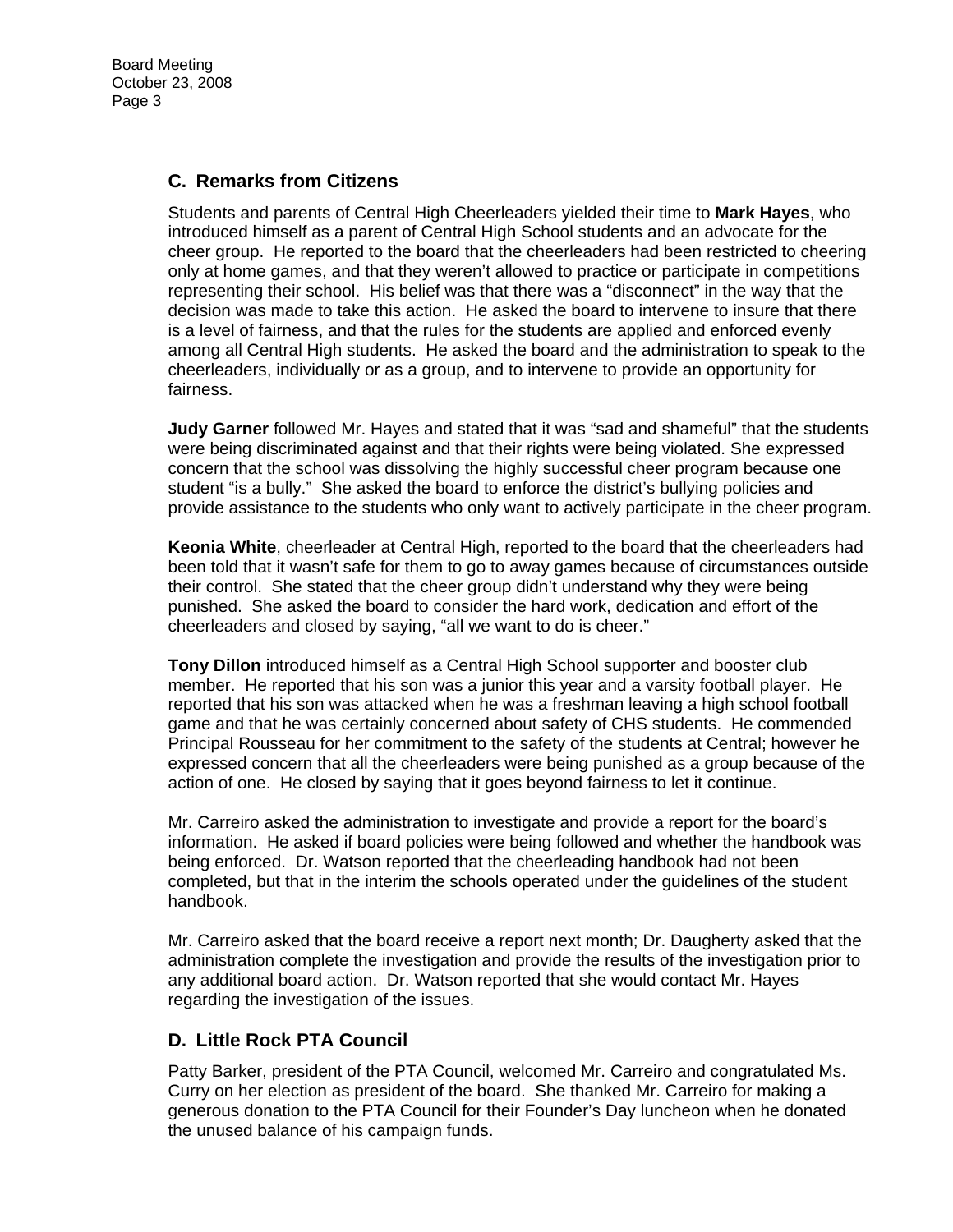Ms. Barker thanked the district for continuing to offer a membership incentive of \$1.50 per membership at each school. These funds are used for school activities at the local level. She reported that the LR PTA was up to 9,000 members at this time and was continuing to enroll members. She thanked Lisa Hope for producing the annual PTA Council directory.

Upcoming events included the joint effort between the LRSD and the PTA Council to hold a recruitment fair on Sunday, November 2, at J. A. Fair High School. She reported the theme for the annual American Education Week contest: *Public Schools - Our Right and Our Responsibility*. She encouraged teachers to have their students participate in the art and writing competitions associated with the annual event.

# **E. Little Rock Classroom Teachers Association**

Cathy Kohler publicly thanked Grainger Ledbetter for his five years of service and dedication to the success of the district and the Classroom Teachers Association. She quoted scripture from Galatians, "do not grow weary of doing good." Ms. Kohler reported that she would attend the November 3 charter school hearings at the ADE, and that she would be working with the district on the upcoming Closing the Achievement Gap committee meeting.

Ms. Kohler reported that the CTA membership had met on the previous night and had ratified the proposed PN Agreement which was on the board's agenda for approval. She thanked the negotiating teams and stated belief that the LRSD administrators had done everything they could to come up with the \$20 per employee for insurance benefits. Ms. Kohler closed with a written statement which addressed concerns about the contract language, but stated belief that all parties had negotiated in good faith.

# **IV. REPORTS AND COMMUNICATIONS:**

## **A. Remarks from Board Members**

Mr. Kurrus thanked the Central High School parents, students, and supporters who spoke earlier in the meeting. He reported that he had attended many Central High football games and other athletic events across the district. He stressed the importance of participation in cheering and athletics and he noted that we as a district face great challenges in keeping our programs viable. He asked that the administration listen to the parents and the students when making decisions.

Dr. Mitchell commended the students recognized earlier in the meeting. She stated that the LRSD has promoted quality programs which produce quality students and she expressed appreciation for the dedication and devotion of people who work with our students. She noted that there were many challenges to face, but that our people are committed and dedicated to the students.

Dr. Mitchell reported that the LRSD is the only district in the state which is a member of the Council of Urban Boards of Education (CUBE). A lot of the issues addressed by CUBE are relevant to the work that must be done in the LRSD, and she reported her attendance last month at the annual CUBE conference. She closed by stating that we must all work together to successfully address our problems, including the major work to be done in the area of parental involvement.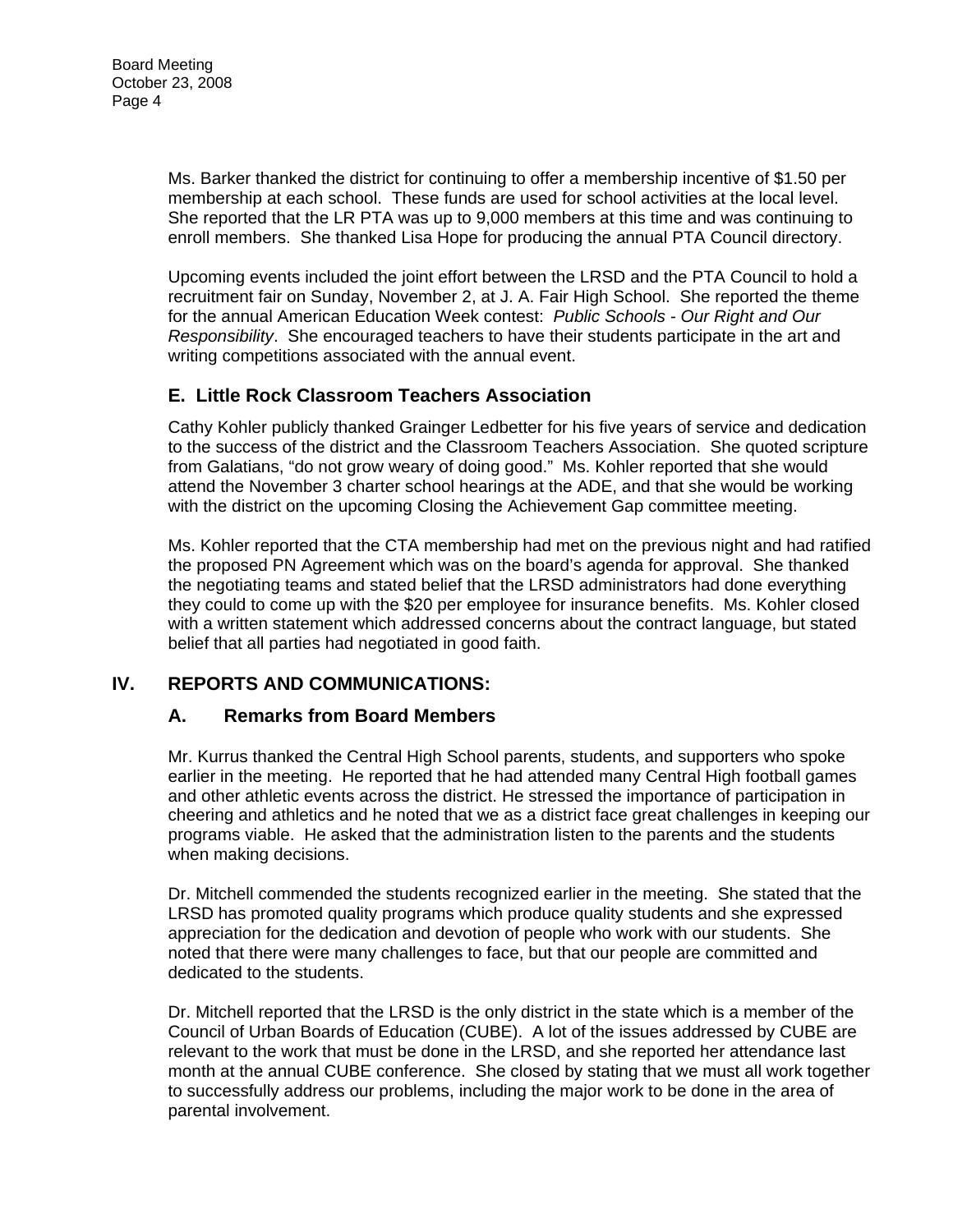Mr. Carreiro congratulated the students who were recognized earlier in the meeting and congratulated the music teachers who were recognized for their achievements in the area of professional development. He reported that he was invited to Henderson to recognize their top performers in math and that the students would be receiving graphing calculators for their achievement.

Mr. Armstrong encouraged parents to become involved at their schools. He thanked the PTA Council for continuing to support the district's efforts to motivate parents. He announced that Ms. Curry and Mr. Kurrus received awards at the Region 8 meeting last week in Bryant, and that he would be delivering their certificates.

Ms. Curry thanked the parents who were present at the meeting and congratulated the students and teachers recognized earlier in the evening. She reported that she had recently attended the ASBA new board member training.

Dr. Daugherty commended the staff at Hall High school for making students aware of the legislative act (2243) which will require an end of course exam in order to receive a diploma in the year 2010.

# **B. Legal Update**

None.

# **C. Board Report: Midtown Advisory Board**

Mr. Kurrus provided a written report on the Midtown Advisory Board which was commissioned by the city of Little Rock to make recommendations for the development of Midtown Little Rock. Mr. Kurrus serves as the LRSD board's representative on this commission, and he stated that it was very important to work toward planned growth and improvements to midtown. The taxes paid on the properties along University Avenue make a significant difference in the amount of revenue received by the district. When properties are de-valued, revenue is reduced.

# **D. Field House Study for Quigley Stadium**

Athletic Director Johnny Johnson and Mr. Drake Hawkins made a brief presentation on a grass roots effort to update and restore Quigley Stadium. A group of private supporters commended the school district for the renovations and upkeep of Central High School, but their interest is in preserving and restoring the stadium and field house. The effort would be titled the "Q-Project" and their intent would be to build a new state of the art field house at the north end of Quigley stadium, renovate the dressing rooms, coaches' offices, and restrooms and install synthetic turf on the field. Mr. Hawkins and Mr. Johnson reported that sponsors and donors would be solicited and that individuals would write grants to fund the renovations, with their intent of funding the project totally by outside sources. Board members were provided a copy of the initial study and drawings for review and comment.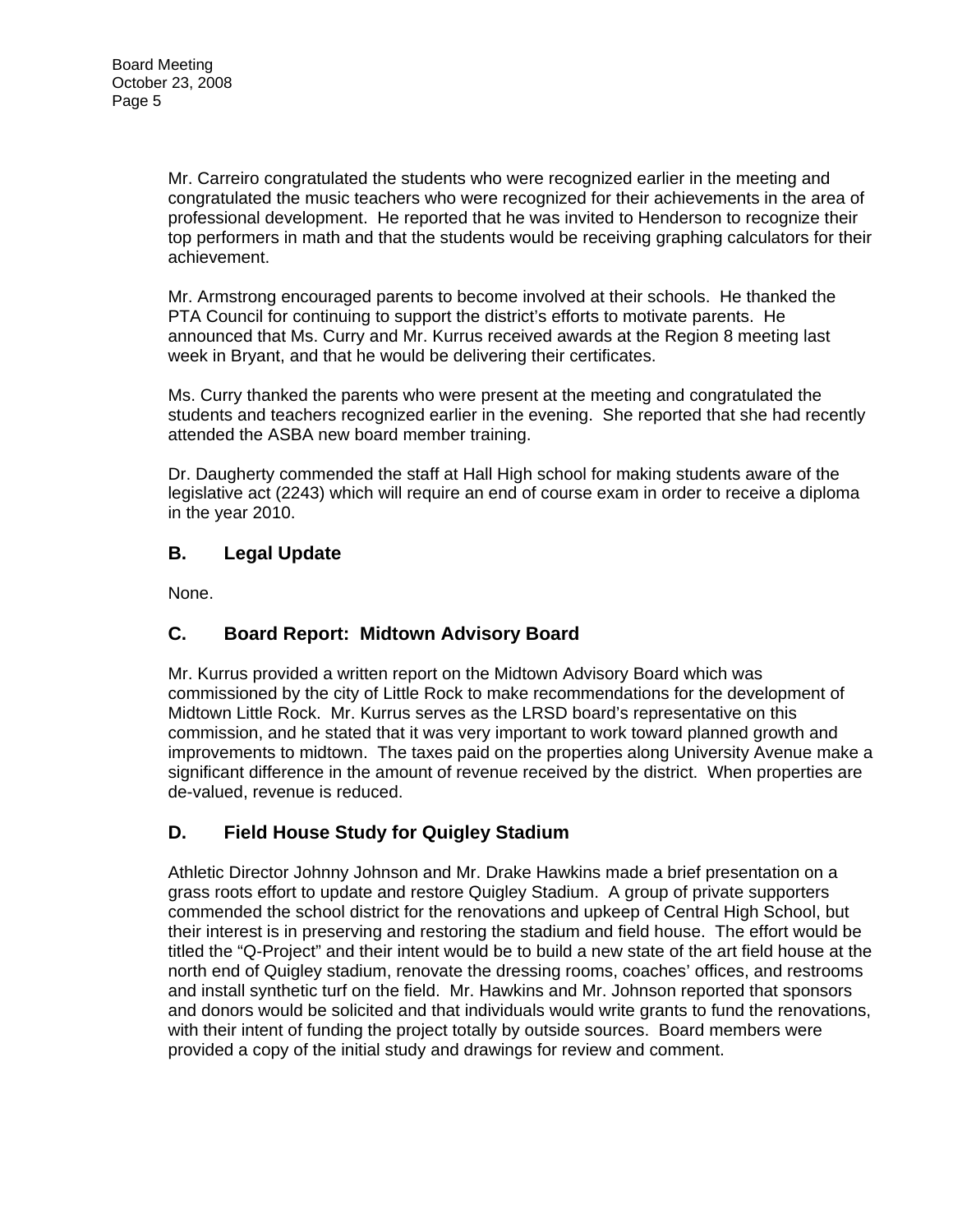# **E. Student Registration – October Enrollment Report**

The annual October 1 official enrollment report was provided for the board's review. Ms. Fox questioned Dr. Watson regarding the loss of students and asked her to determine and report on the specific causes for the loss of enrollment. She asked that the board identify strategies to increase enrollment and address the dropout rate. Board members asked if an exit survey could be developed to identify why people are choosing to leave the LRSD. Dr. Watson reported that Lisa Black and the Public Education Foundation had offered to assist with such a survey and that she would have Dr. DeJarnette work with the foundation to develop an instrument and recommend a method of gaining the information.

Mr. Carreiro commented on the consistent return of students after middle school, stating "They come back after the  $8<sup>th</sup>$  grade." He asked for a review of the dropout rate to see if there is a specific problem to be addressed by the high schools and a review of why so many students leave the district to attend middle school elsewhere.

# **F. Report: Annual Discipline Summary Report 2007-2008**

The annual discipline summary report was included in the agenda. Dr. Daugherty expressed appreciation for the report and Ms. Fox commented on the quality of the information and on the statistics provided by the annual Safety & Security Report.

# **G. Report: Elementary Summer School**

A summary report on the Elementary Summer School programs was provided in the board's agenda. Dr. Sadie Mitchell responded to questions from the board and board members asked administration to develop a way to encourage more students to attend summer school once they are identified as eligible. Dr. Mitchell reported that students who are still not performing at grade level are now enrolled in after school tutoring programs at their schools.

# **H. Report: Tutoring 2008-2009**

A report on the availability of tutoring programs across the district was provided which indicated the various programs offered at each school. Dr. Mitchell was available to respond to questions; however the number of students participating at each site had not been determined at the time of this report. Each individual school will administer pre- and posttests to measure student achievement levels and progress. Students with greatest need will be selected to participate in additional opportunities including summer programs in 2009. Target Teach implementation across the district is expected to significantly impact the achievement of students and measures will be in place to monitor progress.

# **I. Update: Bond Projects**

Wayne Adams provided a list of bond projects completed and in progress. He responded to questions from the board.

# **J. Update: West LR School Construction**

Steve St. John, construction manager, provided an update on the west Little Rock school construction. He reported that we had entered into a contract for street improvements, curbs & gutters, traffic signals and a required right hand turn lane.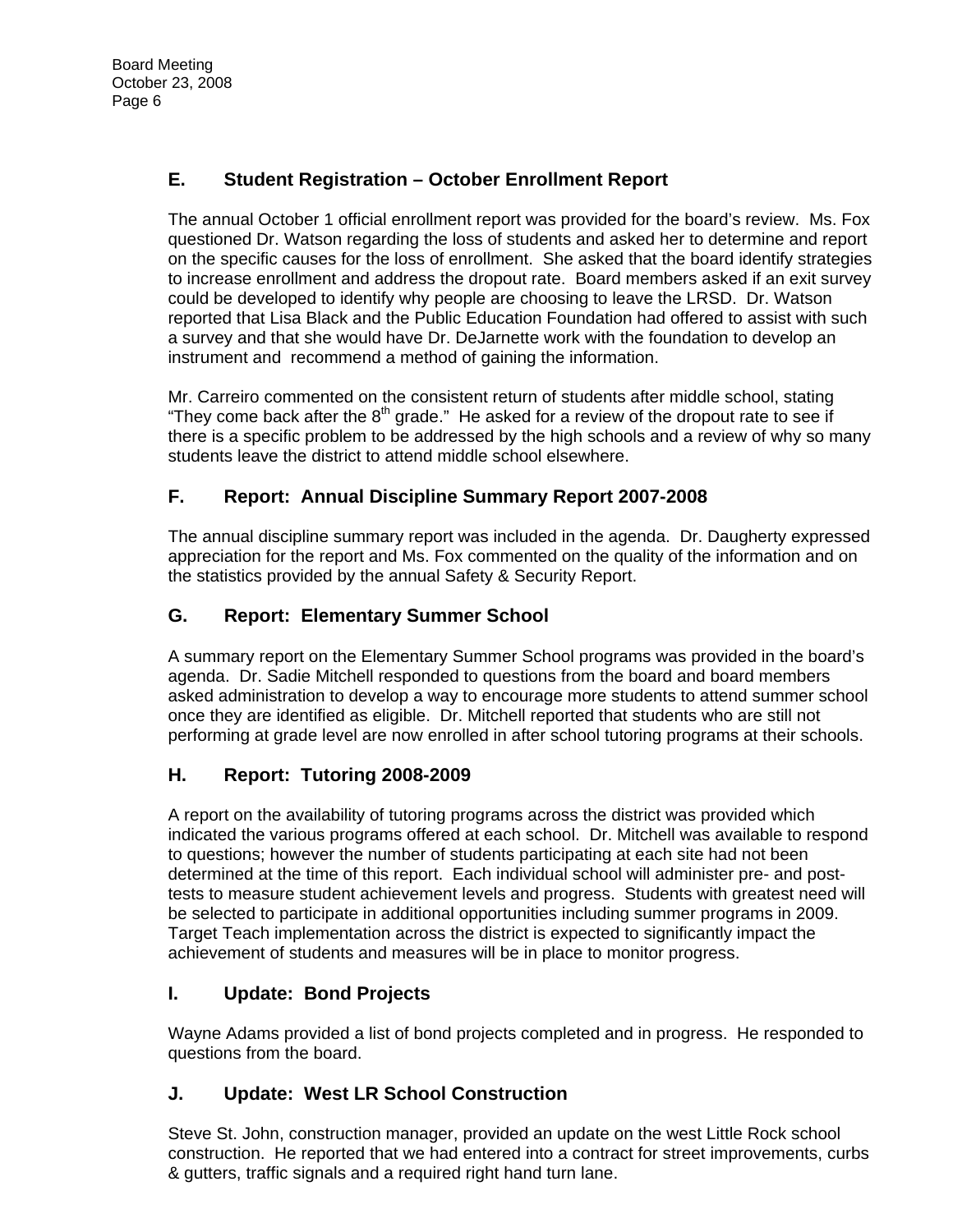In addition, there will be a project to widen the intersection of Taylor Loop and Forest Lane and drainage issues are to be addressed at that time. He reported that the overhead power lines would be moved underground. His report indicated that progress is being made and that the preliminary work was going according to schedule and should be complete by February 2009, when actual construction will begin.

Brad Chilcote reported that the architects and engineers were refining and developing the design of the project, and it was his belief that construction would progress on schedule for opening in August 2010. He reported that Nabholtz Construction was finalizing the budget for review by the design team.

Ms. Fox asked Dr. Watson to work with Stephens, Inc. to determine the appropriate timing for sale of bonds. She also asked for information on the development of attendance zone maps.

# **K. Discussion: Cell Phone Policy & Procedure**

Board members had asked for information on the enforcement of the district's cell phone policies. Dr. Watson provided the policy, which is a part of the student handbook, and which mirrors state law. She agreed that some of the district's schools are not as diligent about enforcing the policy, but that principals had been instructed to follow the sanctions for possession of cell phones and other electronic devices. Mr. Armstrong asked for stronger regulations to be developed to consistently enforce the cell phone policy. Dr. Watson agreed to gather input from administrators to better monitor and enforce the cell phone policies in the secondary schools.

# **L. Budget Update**

No report.

# **M. Internal Auditors Report**

Mr. Becker's report was provided in the board's agenda.

# **V. APPROVAL OF ROUTINE MATTERS**

## **A. Donations of Property**

The Board was asked to approve the acceptance of recent donations to schools and departments within the District. The donations are listed in the following chart. Student ex officio, Carissa Kelly, read the items listed in the Board's agenda. Ms. Fox made a motion to accept the donated items, Mr. Armstrong seconded the motion and it **carried unanimously**.

| <b>DONATIONS</b>         |                                                                                           |                                              |
|--------------------------|-------------------------------------------------------------------------------------------|----------------------------------------------|
| <b>SCHOOL/DEPARTMENT</b> | <b>ITEM</b>                                                                               | <b>DONOR</b>                                 |
| Hall High School         | \$5,000 cash to purchase a TI Navigator<br><b>Classroom Learning System</b>               | Shareef Adbur-Rahim                          |
|                          | \$100 cash donation toward the<br>purchase of a golf cart for use by<br>security officers | Geri Anderson, U-Haul<br>International, Inc. |
|                          | \$500 cash toward the purchase of a<br>golf cart for use by security officers             | Lisa Walker, Parent                          |

**DONATIONS**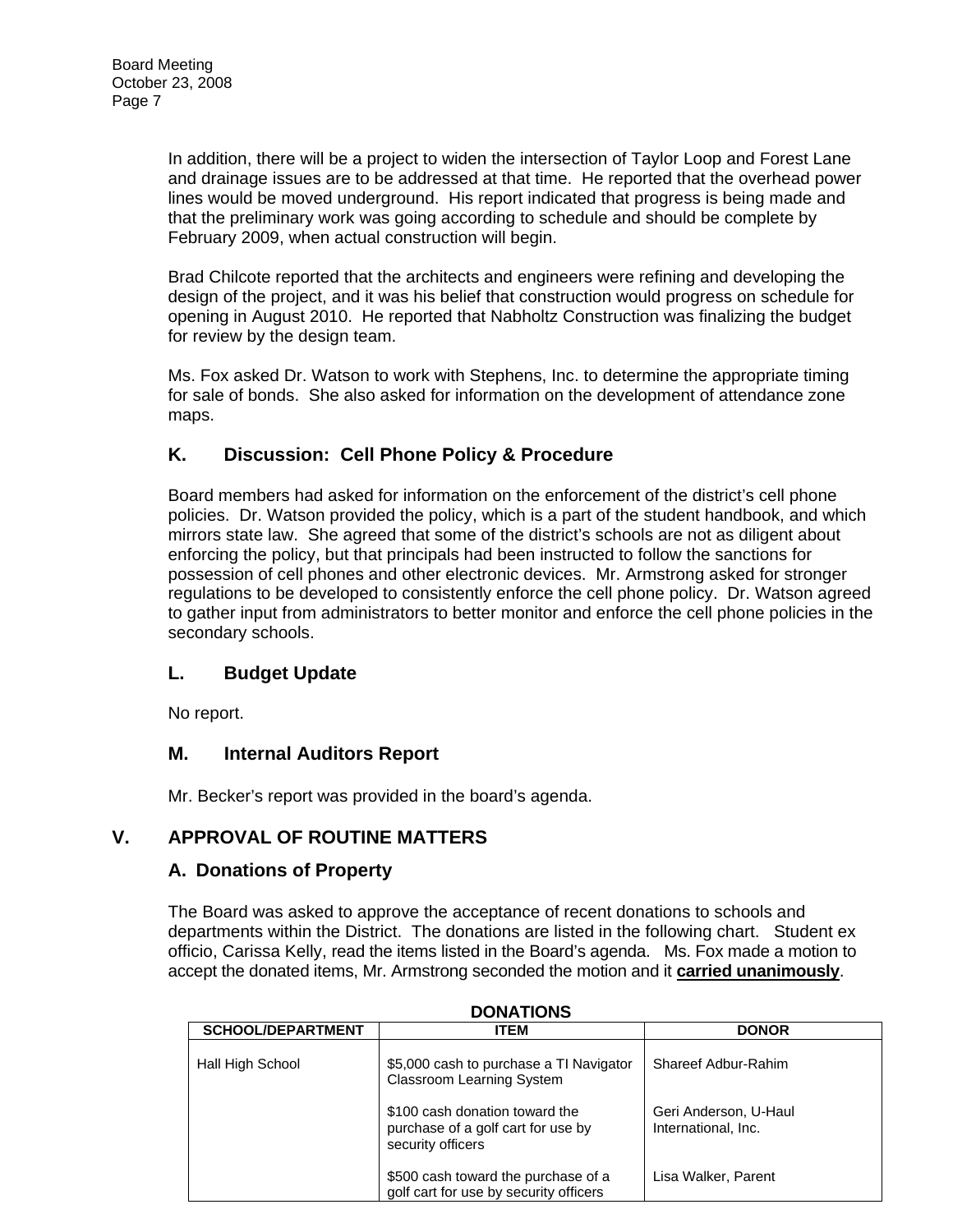| <b>SCHOOL/DEPARTMENT</b> | <b>ITEM</b>                                                                                                   | <b>DONOR</b>                                   |
|--------------------------|---------------------------------------------------------------------------------------------------------------|------------------------------------------------|
| HII High School          | \$100 cash toward the purchase of a<br>golf cart for use by security officers                                 | Mr. & Mrs. Gerald Crumly, parents              |
| Williams Magnet School   | Ceramic tile, valued at approximately<br>\$2,000 for use in the art department for<br>construction of a mural | Brian Byrd, American Restoration<br>Tile, Inc. |
| <b>Wilson Elementary</b> | \$500 cash to purchase uniforms and<br>supplies for the Wilson basketball team                                | St. Andrews Church                             |
|                          | School supplies valued at<br>approximately \$629.00                                                           | <b>Kroger Store</b>                            |

#### **B. Minutes**

Minutes from the September meeting of the board were presented for review and approval. Mr. Armstrong moved to approve the minutes as written. Ms. Fox seconded the motion and it **carried unanimously.**

## **VI. ADMINISTRATION**

# **A. Board Policy CC – Administrative Organization**

Dr. Watson presented the district's revised organizational chart for review as requested by Ms. Fox. She had asked that the exhibit which follows board Policy CC be updated and attached to the district's policy manual. Board members also asked that the Academic Coaches be added to the appropriate department and included on the chart. There were a few items where the job titles didn't match the organizational chart approved by the board in June and Dr. Watson agreed to make the revisions and present the chart for posting to the agenda.

# **VII. EDUCATIONAL SERVICES**

## **A. School Improvement – School Improvement List and District Plan**

The Arkansas Department of Education released a preliminary list of the school improvement status of our schools. Although some appeals have been filed and have not yet been acted on by ADE, the preliminary list is not expected to change significantly. In addition, because the district is in year 2 of school improvement, a District Improvement Plan has been developed and recently was submitted to ADE. A summary of the plan was attached to the Board's agenda. Dennis Glasgow responded to questions from the Board, and additional information will be provided once the state submits its' response to the district's appeals.

## **VIII. HUMAN RESOURCES**

## **A. LRSD & CTA Agreement**

Mr. Kurrus moved to suspend the rules to consider the CTA / LRSD professional negotiations agreement. Dr. Daugherty seconded the motion and it carried unanimously.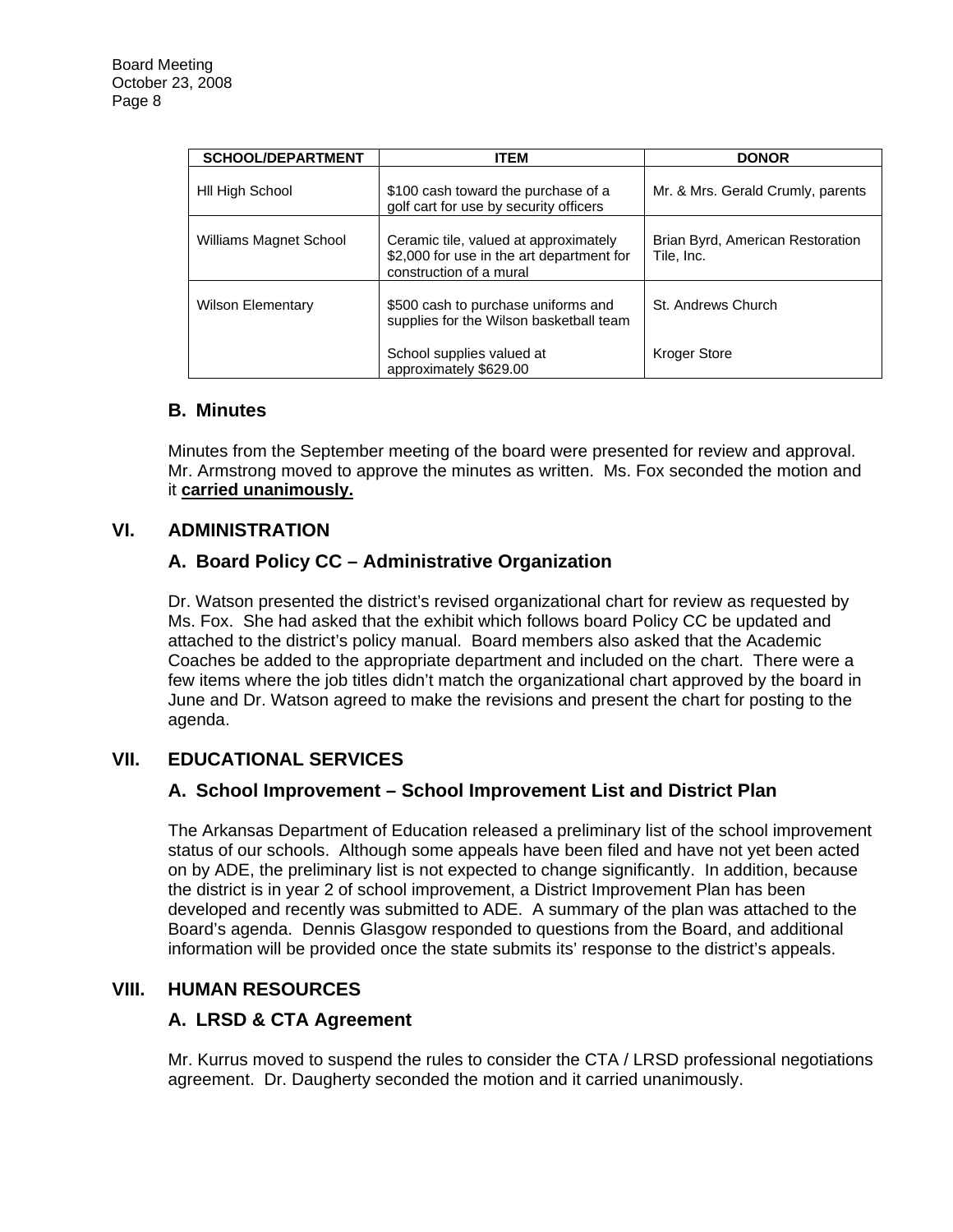Mr. Hartz provided a brief overview of the negotiations process and expressed appreciation for the negotiating teams. He invited Mr. Ledbetter to assist in responding to the board's questions.

The major issues with the negotiations revolved around the district's projected revenue and the expectation of a severely limited budget. If additional funds become available, the contract includes language that would allow for the reopening of negotiations for allocation of the funds.

Mr. Carreiro asked whether the board would be required to act to transfer money to provide for the funds to fulfill the language of the contract. After a brief discussion, it was determined that the board would be notified of any necessary budget transfers. Mr. Kurrus then moved to approve the agreement *along with any necessary budget transfers to carry out the agreement.* Mr. Armstrong seconded.

After a brief discussion, it was decided that additional language to the proposal would include "negotiations" in item number 6 of the proposal. Mr. Eddings agreed that it would make the document clearer. Mr. Hartz agreed to make the necessary edits. Mr. Kurrus withdrew his motion and Mr. Armstrong withdrew his second.

Ms. Fox then made a motion to amend the agreement to include the word "negotiations" in the proposal. Mr. Armstrong seconded the motion to amend, and it carried unanimously.

Ms. Fox moved to accept the agreement with the language in line 6 modified to read: "and to negotiate to distribute any additional funds." Mr. Armstrong seconded the motion and it carried unanimously.

*The board took a brief recess and reconvened at 8:50 p.m.* 

## **B. Personnel Changes**

Routine personnel changes were provided in the board's agenda. Mr. Carreiro moved to approve the changes as submitted. Dr. Mitchell seconded the motion and it **carried 6-0**. *Dr. Daugherty was absent at the time of the vote.* 

Dr. Watson presented a recommendation to appoint Anne Elfrink as the district's Chief Financial Officer. Ms. Elfrink is relocating from Tulsa, but would be available to begin working in the LRSD as of November 1<sup>st</sup>. Dr. Mitchell moved to approve the appointment. Mr. Kurrus seconded the motion and it **carried 6-0**.

## **IX. FINANCE & SUPPORT SERVICES**

## **A. Monthly Financial Statements – July, August, September**

The monthly financial statements for July, August and September were provided as part of the board's agenda. Joel Richards responded to questions from the board.